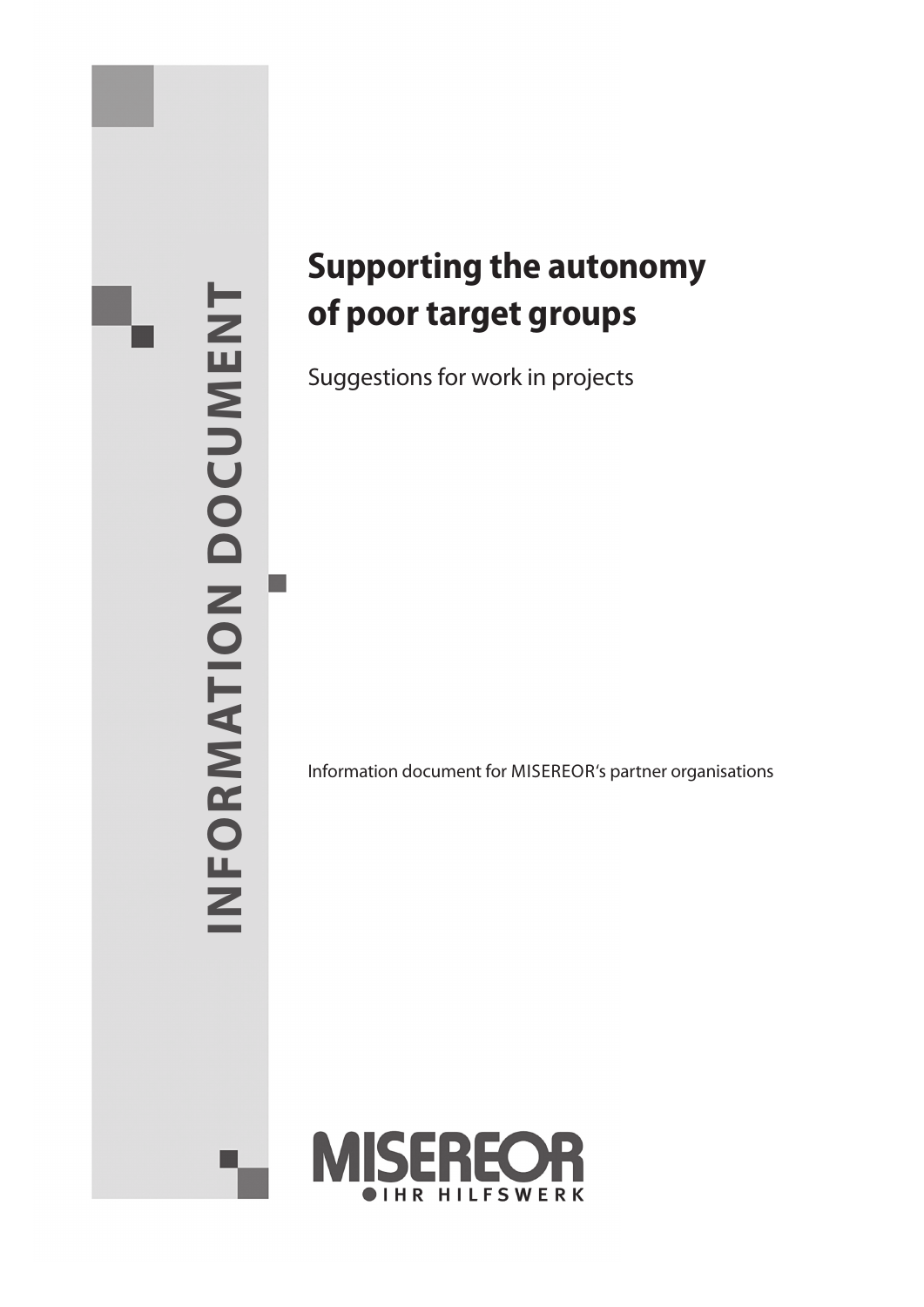At MISEREOR we promote projects that support poor and disadvantaged people in Africa, Asia and Latin America in becoming autonomous.

In this context we need to ask how we and how you – our partner organisation – define the *"autonomy of poor target group"*. How is this strengthening of autonomy reflected in the projects? We would like to use this information document to dialogue with you, so that we can compare notes and exchange ideas on the autonomy of poor target groups.

## **We believe it is important to share ideas on the following points:**

- 1. What we mean by autonomy (i. e. how we understand the term at MISEREOR and how you understand it within your organisation),
- 2. Strategies which build on that,
- 3. Appropriate methods for project work.
- 4. Demands on project staff that result from this.

In the present information document we have put together effective strategies and methods based on the experiences and lessons learned by our partner organisations (organisations that are legal holders of projects). We analysed projects on three continents and discussed these with partner organisations. The organisations themselves assessed which methods they consider to be transferable.

The examples included are designed to prompt further reflection and inspiration.

# **1. What we mean by autonomy**

'Autonomy' means: self-reliance or independence in the sense of an *ability to move forward without external support*. In relation to the work of development cooperation projects, this means that:

#### **Target groups can continue processes supported by projects self-reliantly.**

- ► From a certain point on they do not (or they no longer) require intensive external support.
- ► Once the project has been completed they are able to **act on the basis of their own intrinsic motivation** and **continue the initiatives they have developed on their own**.
- ► The groups are able to shape their **lives** as individuals and communities and **take their own decisions**.
- ► They **articulate** their **needs** und **make these a part** of the relevant **development processes at the local policy-making and community levels.**

When working with our partners for development, we at MISEREOR aim to foster the growing personal and economic self-reliance, self-organisation and participation of target groups in their local development processes.

This includes for instance food sovereignty, economic empowerment and improved life circumstances, as well as access to and control over public services. We aim to boost the capacity to act of families and grassroots organisations, and enable them to participate (politically) in their local development processes.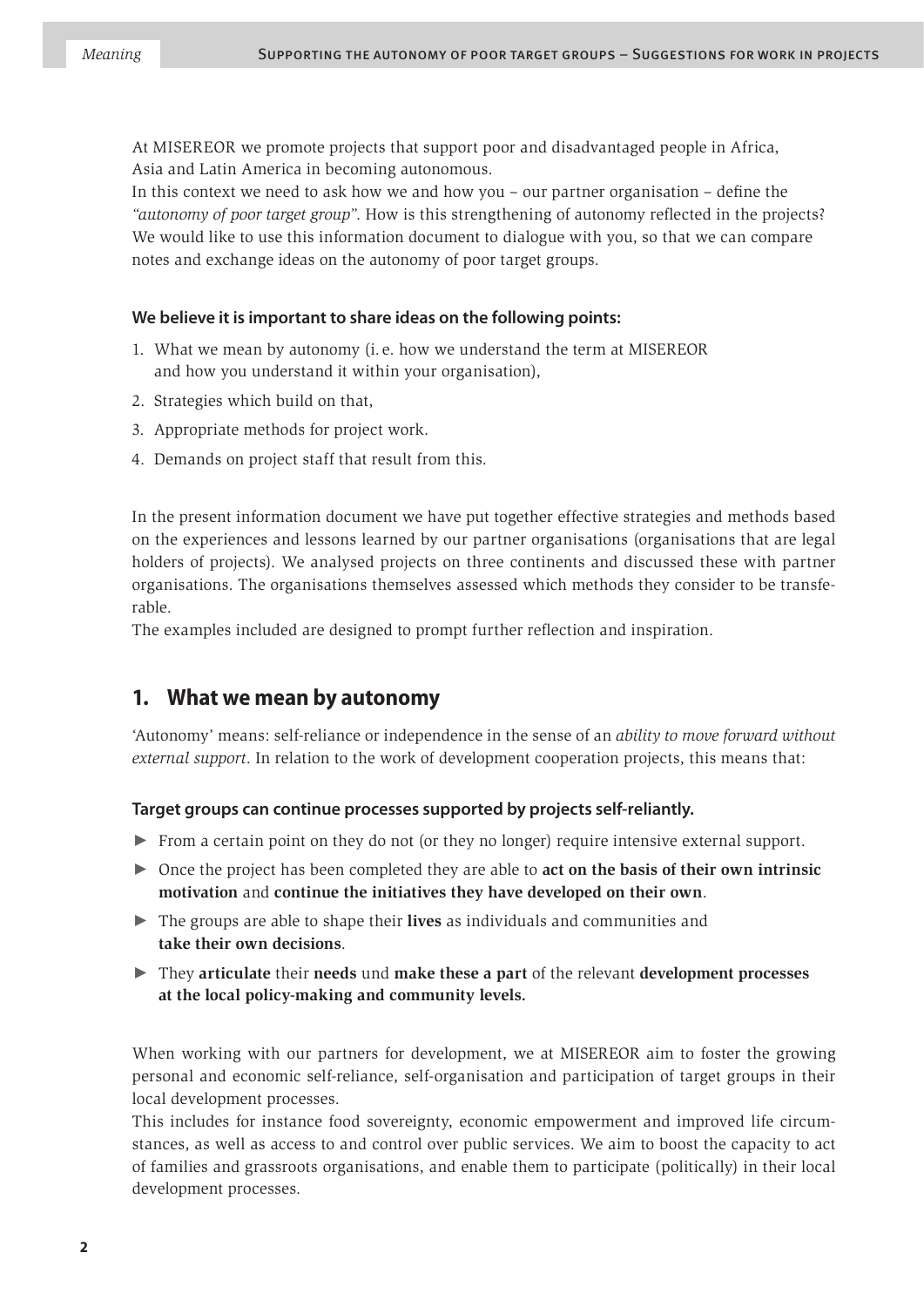Target groups need to become independent and to let go the organisations providing them with temporary support. Phasing out should therefore be an integral component of the entire project/ programme implementation phase.

## **'Autonomy' is difficult to measure. Indicators of autonomy may include:**

- $\triangleright$  the self-reliant continuation of activities developed in a project,
- $\triangleright$  the ability to utilise government programmes or enter into dialogue with government agencies,
- ► the development of new projects, regardless of whether these are supported or not.

**The Diocese of Maroua-Mokolo in Cameroon uses four categories to determine the degree of autonomy:**

- **3** A certain level of autonomy; groups that self-organise very well. They can locate resources themselves and engage with cooperation partners.
- **2** There are groups that take joint action. Individuals are organised in groups.
- **1** Some activities and meetings do take place on a one-off basis.
- **0** Visible activities have not yet begun.

# **2. Promising strategies**

*"If a programme is truly addressing community desire and expectation and widens scope in planning, execution and evaluation and does not just treat them as recipients of the programme it can bring out people's confidence and potentiality, which is important for self-development."*

(Barcik, Report, Reporting Period July 2013 to June 2014)

An organisation needs clear and plausible strategic orientation for interacting with a given target group. Projects that involve MISEREOR then fit into this strategy.

Strategies that successfully support the autonomy of poor target groups are based on the following assumption: people possess the capability to actively shape their lives and to a certain degree also their life setting.

# **Here are four promising strategies for strengthening autonomy:**

# **2.1 Build on potential**

Change and qualitative improvement are supported most effectively by building on capacities that already exist. In the long term, organisations that are the legal holders of projects reduce dependency by identifying and building on local potential and local resources.

They provide support in the form of expertise that is not available locally, and promote self-organisation, cooperation and exchange. This support should revolve around the needs of communities and families.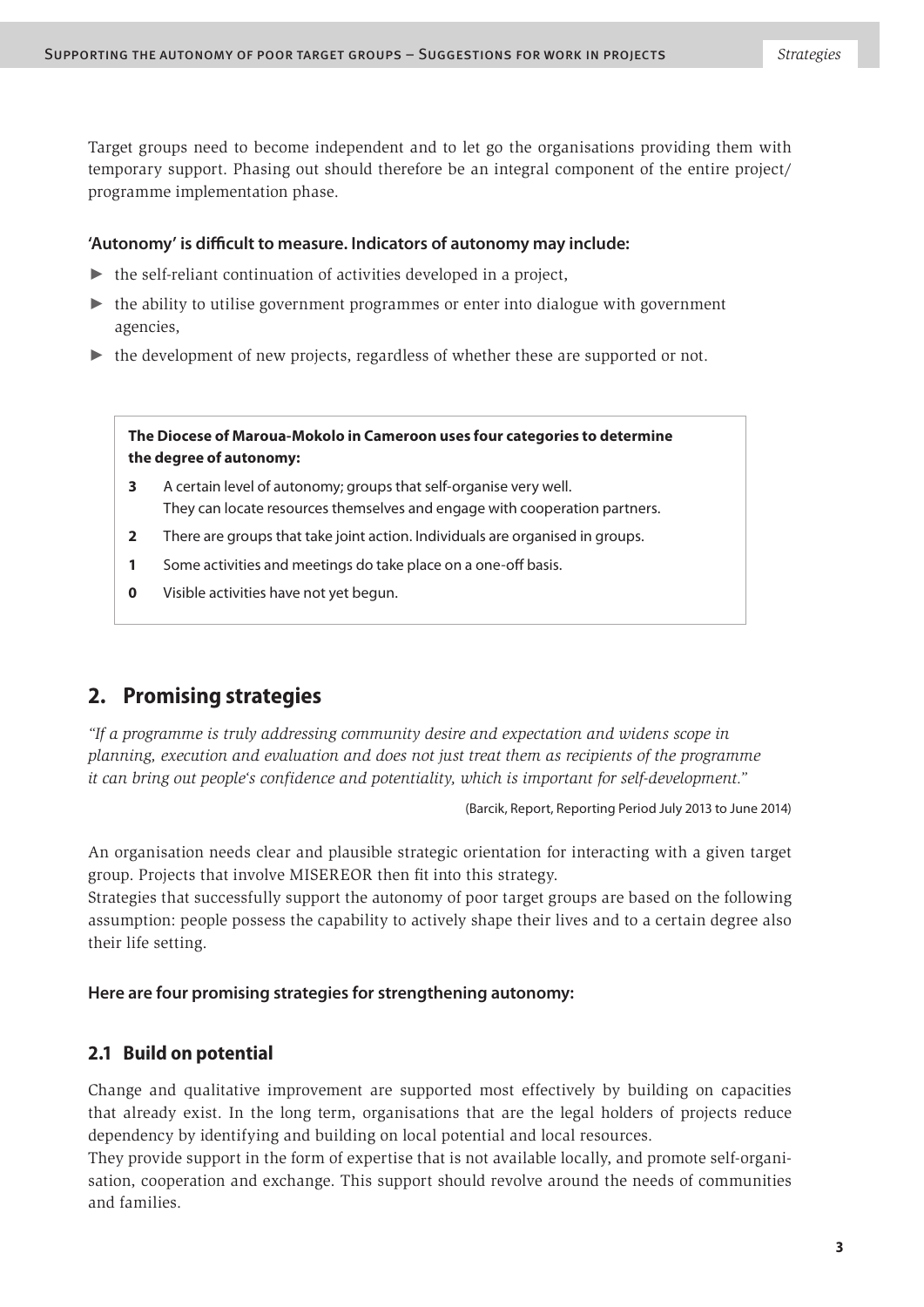# **An organisation that is a legal holder of a project should ask itself:**

Are we familiar with the potential and needs of our target group? Have we integrated these systemically into the project design?

# **2.2 Ensure sustainability**

The finite nature of an intervention should be taken account of and discussed during the planning process. Projects should establish structures such that the target group can continue to use them self-reliantly later on.

When beginning their intervention, the legal holder of the project should plan and specify the date of its withdrawal. Appropriate conditions for this withdrawal should be established beforehand or during the course of the project.

# **A legal holder should ask itself the following questions:**

How long and how intensively will we be supporting the target group?

Have we communicated this clearly to the target group?

What will remain once the project has been completed?

Will the target group be enabled to maintain this in all respects?

# **2.3 Pursue in process learning**

It is important to maintain a flexible, process-based approach and to think in the long term. The organisation should see itself as a 'learning organisation'. It should be responsive to the development of its target groups, learn from and with them, and transfer lessons learned to other areas of its work.

It is important that everyone involved in the work is committed, and willing to change and to learn. This should be supported through comprehensive induction and regular training measures for staff during their period of employment.

Direct sharing and exchange between organisations that are legal holders of projects (e. g. in the context of people-led development) has proved to be a successful strategy.

# **2.4 Decide how to deal with other actors**

# **This means making a conscious choice between the following options:**

- a) working in regions where no other development organisations are operating, **or**
- b) working in parallel with other organisations, which involves a risk that the target group may face conflicting demands, **or**
- c) cooperating with other organisations on a harmonised and coordinated basis, or even developing joint programmes.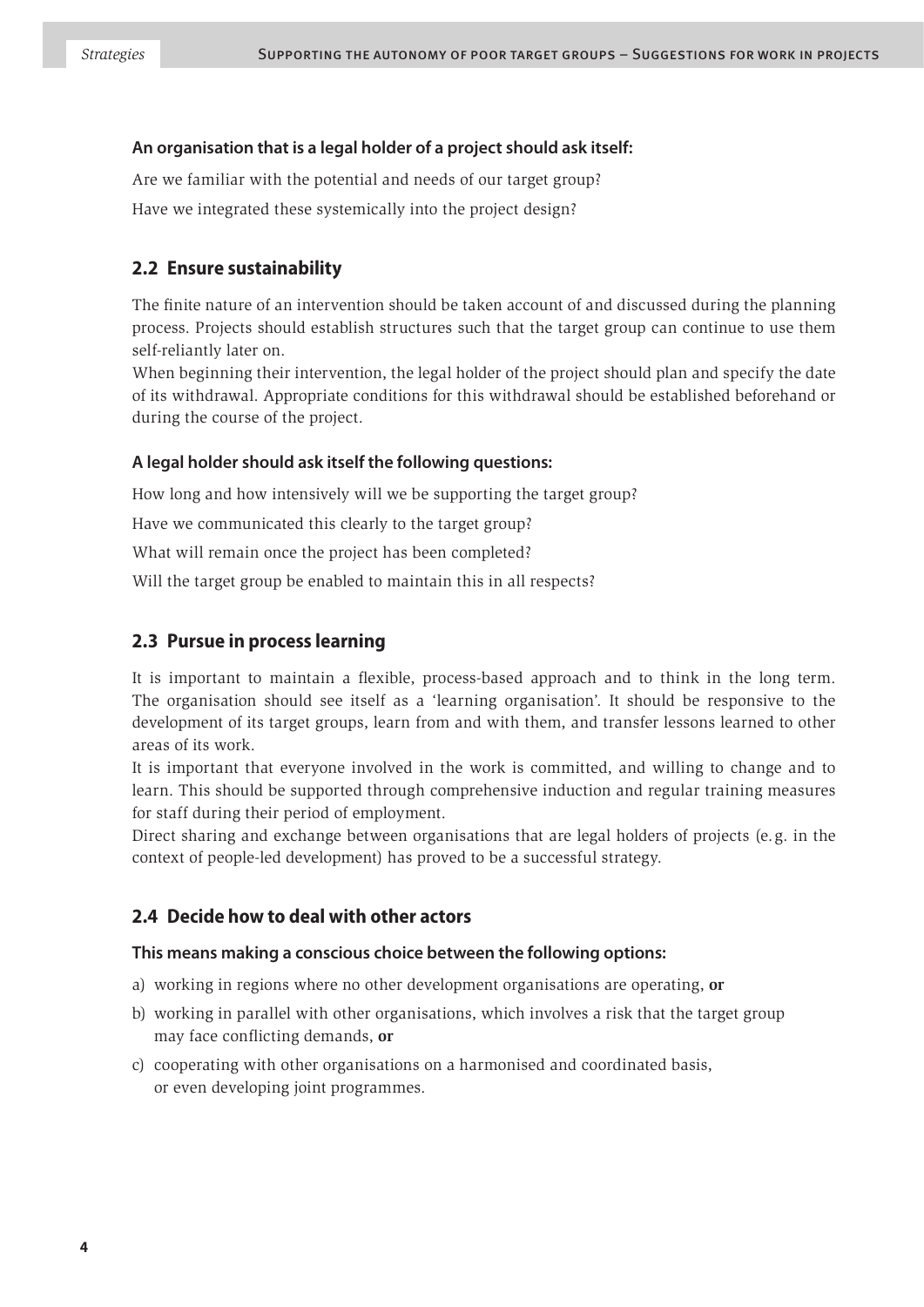# **3. Examples of transferrable methods**

No strategy can be transferred on a one-to-one basis. Nevertheless:

# **Methods that have been successfully applied in one project can prompt ideas for other projects.**

- 1. Successful legal holders begin together with the target groups, with an open mind about the results. They focus on the needs and potential analysis conducted with and by the people affected.
- 2. They use participatory methods to define the project.
- 3. They prompt monitoring by the target groups and regular self-evaluation within the grass-roots groups.

The CDD plans for a period of 3 years. The planning phase itself lasts several months, and takes place before the project is launched. The planning process is begun by the target groups. They analyse their current situation and what they have done over the last three years. They think about what they would like to move forward over the next three years. In a first phase this is performed by the grass-roots group using worksheets. The second phase involves jointly considering what form the joint work might take, and defining priorities. Based on this preliminary work a project plan is developed and objectives are defined. During the implementation phase the target groups themselves assume responsibility for implementing the activities. They also define the areas in which they require support from the CDD. Evaluation takes the form of self-evaluation. (Diocese of Maroua-Mokolo, Cameroon)

# **We will now present three methodological approaches in detail.**

These are designed to provide helpful ideas and inspiration for your own project work.

# **3.1 Group visits, community exchange programmes or farmer-to-farmer visits**

Successful legal holders have found that people and groups learn best directly from each other and by sharing with each other. This is why they support group visits such as community exchange programmes or farmer-to-farmer visits.

These visits are made regularly. They are organised such that one group can meet another in pursuit of a specific learning goal.

# **The aims of group visits are:**

#### **1. Sharing experiences and lessons learned**

- ► Obtain first-hand information on obstacles and difficulties, as well as solutions,
- ► learn from others who have already succeeded in coping with similar problems,
- ► transfer (positive) lessons learned,
- $\triangleright$  groups are able to underpin their own self-assessments by comparing their experiences with those of other groups,
- ► discuss content, e.g. cultivation issues, climate change adaptation measures, forest use rights, methods of knowledge transfer to the next generation.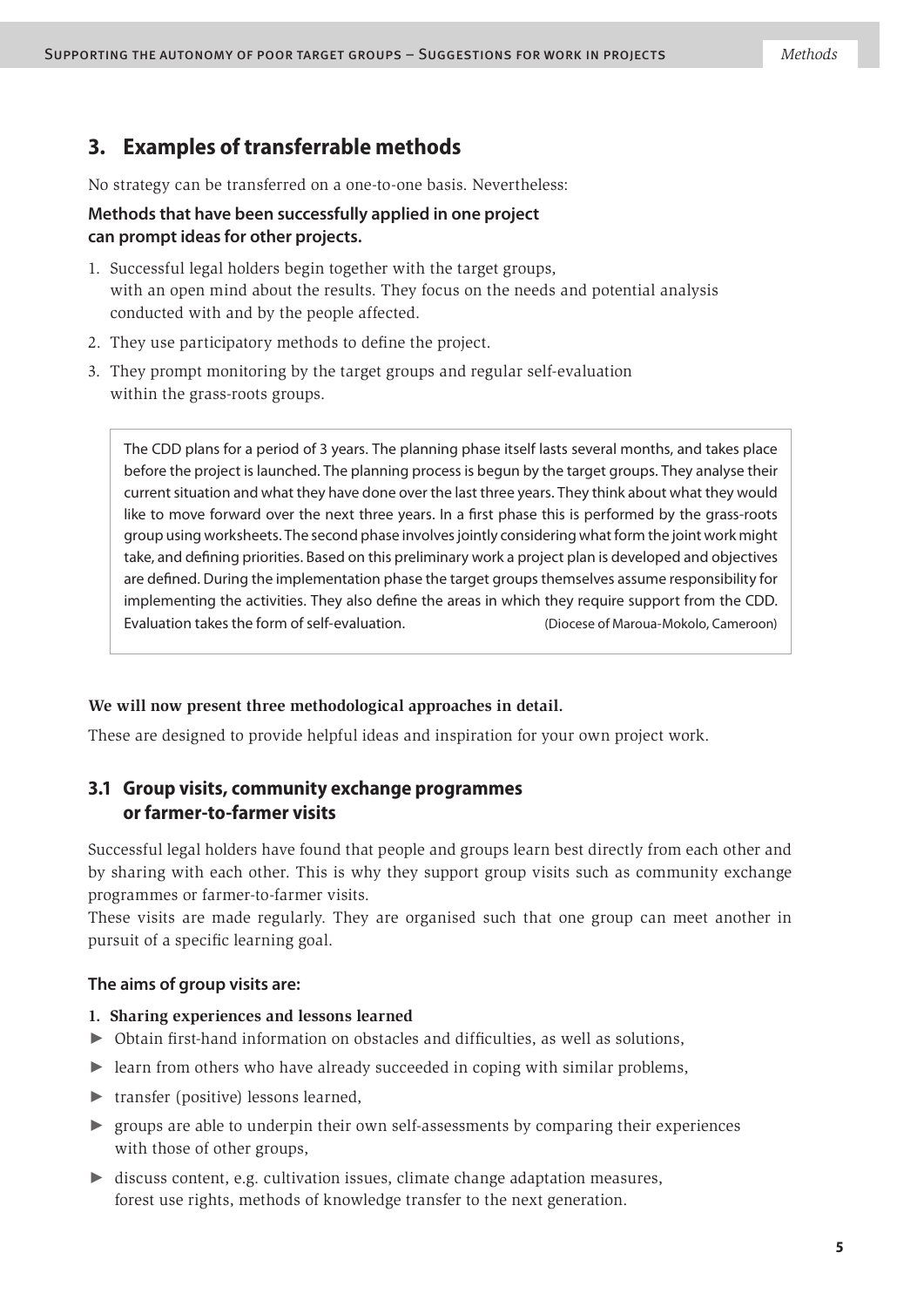#### **2. Getting to know other approaches**

- ► Share lessons learned in specific areas and get to know (agricultural) methods and technologies,
- $\triangleright$  adopt and disseminate innovations,
- $\triangleright$  get to know how other groups form and develop structures self-reliantly.

#### **3. Networking**

- ► Begin cooperating, e.g. for marketing purposes,
- ► strengthen relations between participating groups, and across projects and communities,
- $\triangleright$  network with other groups/movements to strengthen agendas, and to plan and implement joint activities,
- $\triangleright$  establish what capacities are available in other groups so that these can be utilised when required rather than obtaining external expertise,
- ► hold joint festivals for exchanging seed and reviving indigenous culture.

These visits can be made during any phase of the project, and after the project has been completed. After some time groups often organise reciprocal visits themselves.

# **3.2 Monitoring by target groups themselves, self-evaluation**

The respondents indicated that participatory planning, monitoring and evaluation played an important role in their projects. The projects studied included several examples of target groups participating in M&E activities or performing monitoring themselves.

#### **The methodological options were:**

- ► self-evaluations performed within grass-roots groups, family groups,
- ► self-monitoring by individual households with daily recording of data,
- ► regular planning and evaluation meetings (e.g. every two months), in some cases involving all stakeholders,
- $\triangleright$  six-monthly monitoring, annual full evaluations,
- ► monitoring of project activities by grass-roots groups,
- ► established PME systems or systemic instruments for monitoring change,
- ► external evaluations of specific areas.

In many cases objectives and indicators were derived systematically from lessons learned in the previous projects and/or household surveys.

It is important for the autonomy of poor target groups and for the sustainability of projects that the indicators are defined by the people involved. Several organisations have prepared forms for selfevaluation. These can also be used in cooperation with households.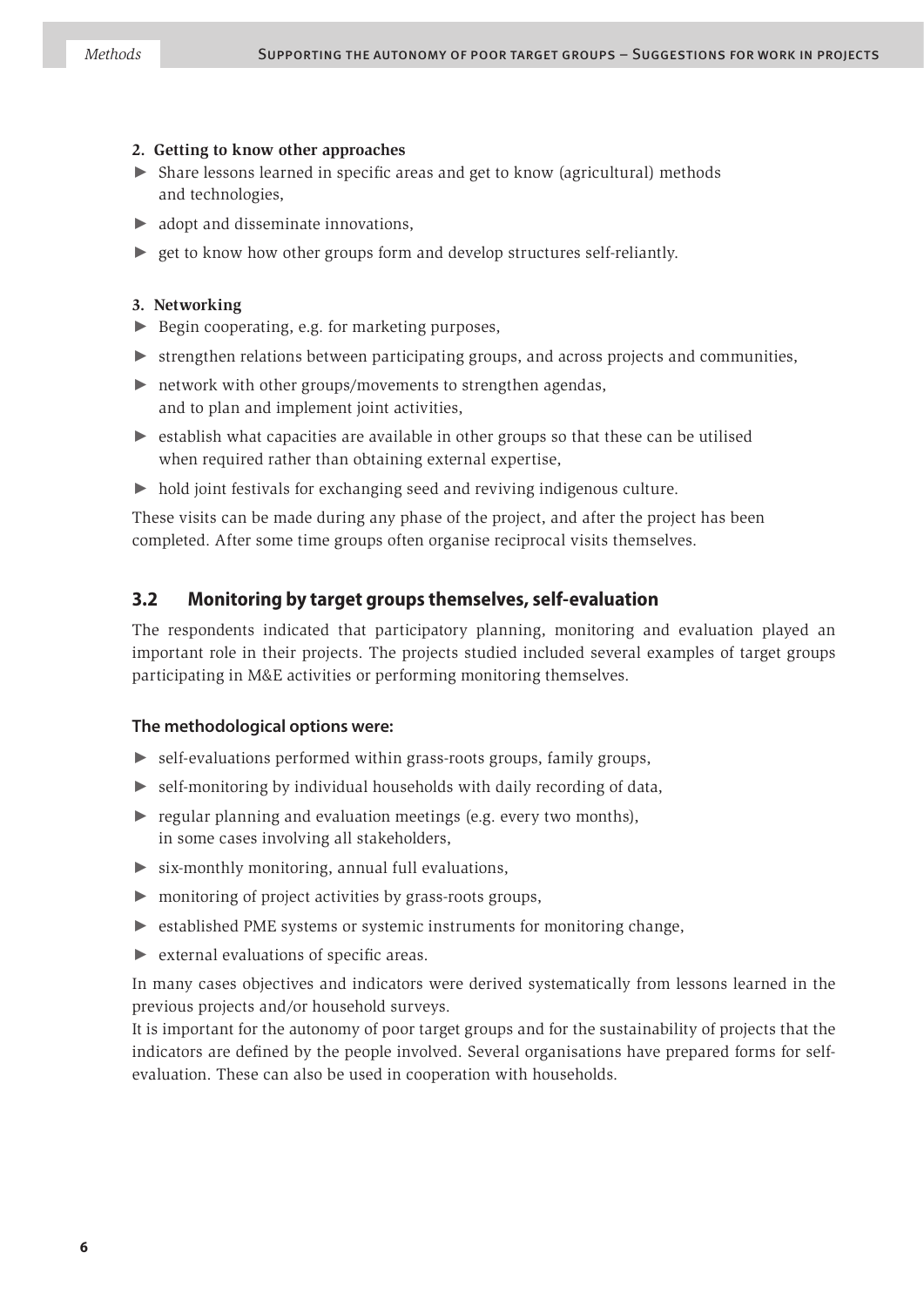#### **At an evaluation the following questions are asked:**

- ► Where are we now?
- $\blacktriangleright$  What have we achieved so far?
- ► What can we still improve?
- ► What will help us make further improvements?

One major challenge lies in developing new methods and further developing existing ones for (self-)monitoring. Another lies in the sharing of methodologies.

# **3.3 Community savings and credit programmes**

Small scale farmers, poor families and female-headed households often have no access to traditional/conventional finance delivered by banks. To meet the need for small and micro loans, some projects support the establishment of sustainable self-financing instruments.

Solidarity funds and community savings and credit programmes provide financial services for low-income families and groups. By so doing, they promote local development.

# **We should take the following key principles for supporting financial autonomy into consideration:**

- ► a community-based approach,
- ► mobilisation of local resources,
- $\triangleright$  economic and social sustainability,
- ► promotion of individual and collective development,
- ► democratic and transparent management.

The micro-finance programmes self-managed by communities themselves combine – within a group of manageable size – savings activities and the reallocation of endogenous financial resources.

These are used to serve development and entrepreneurial activities, as well as other social needs, of the community concerned. Developing savings activities enables households to rely on their own resources for making small purchases and investments. Small loans support entrepreneurial activities such as the cultivation and marketing of vegetables.

Savings and credit programmes aim to reach the poorest individuals and support the autonomy and responsibility of their members. Experience has shown that micro-finance systems help mobilise communities beyond the lifespan of projects.

This means they support the sustainability of projects. Furthermore, developing a culture of saving may create access to public micro-finance institutions.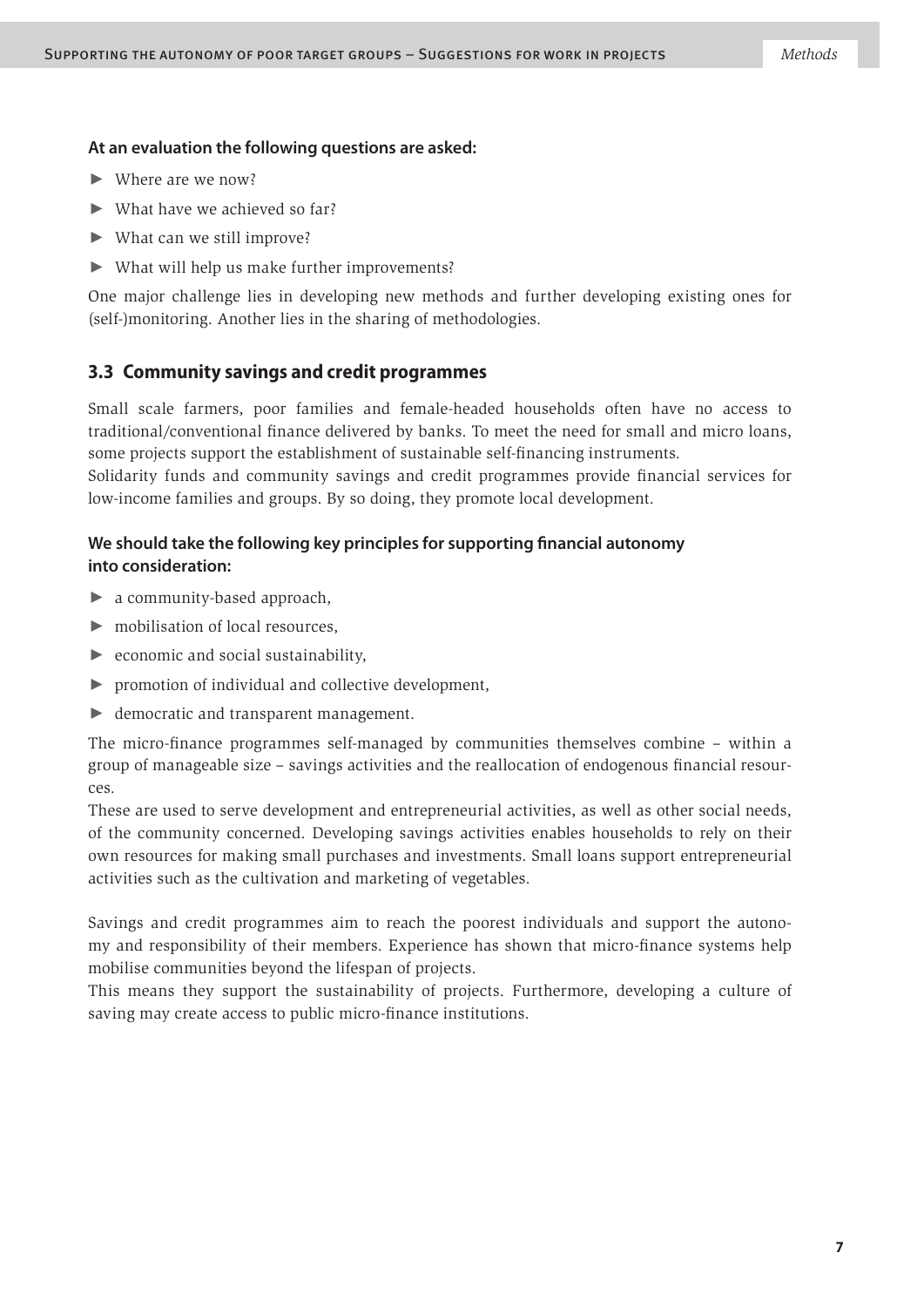# **4. Possible roles of project staff and demands placed on them**

*"We help people help themselves … we are at the farmers' side but they are at the core of all their actions – from definition to evaluation … We try not to lead but to walk side by side with the people."*

(Excerpt from an interview with INADES, Africa)

Supporting target groups on their path to autonomy, and enabling partner organisations to transition into organisations providing support and facilitation, places certain new demands on project staff. They should:

- $\triangleright$  understand the needs and priorities of the community,
- ► listen patiently, and maintain a courteous and respectful manner,
- $\triangleright$  be willing to change their attitudes, i.e. gradually stop 'providing solutions' and begin facilitating the development of appropriate solutions with and by the actors concerned,
- ► be personally committed, and possess professional and communicative skills,
- $\triangleright$  live in the communities concerned during phases of intensive support,
- $\triangleright$  be willing to learn continuously and work in a multidisciplinary team.

To properly perform this role and the tasks associated with it, project staff members are trained in participatory methods. This training complements their specialist expertise.

The content of the training includes facilitation, participatory planning instruments (e. g. PRA), monitoring, the roles and self-understanding of the project staff. This self-understanding of project staff as facilitators and members of a team is further reinforced through self-evaluation.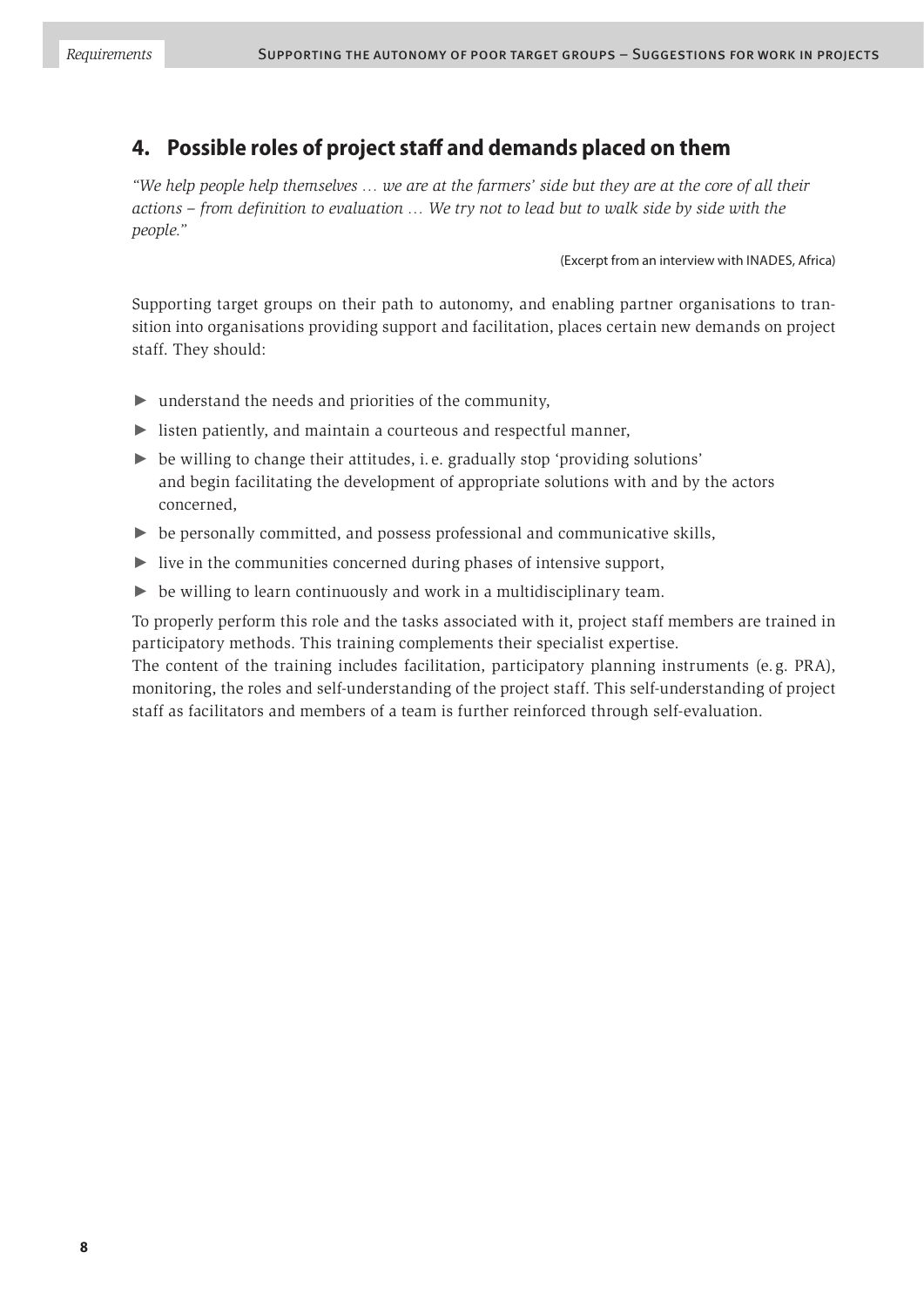# **5. Using the present information document – Dialogue on autonomy**

In our information document we have shown how legal holders can successfully support poor and disadvantaged people in Africa, Asia and Latin America on their path to autonomy. We would like to continue discussing this topic with you in greater depth, and invite you to join us in thinking about how we can proceed with project work in the future.

# **Key questions in this context might be:**

- ► What do people mean by the term 'autonomy' in your organisation? How is this strengthening of autonomy reflected in projects?
- ► How do target groups see their own role, and how do they see the role of the organisations advising them?
- ► What strategies do your organisation as the legal holder of a project or projects pursue in order to proactively foster autonomy?
- $\triangleright$  In your opinion and in the opinion of your target group, what are the appropriate methods for project work?
- ► Are there strategies for dealing with other government programmes or activities of non-governmental actors?
- ► What demands are placed on project staff? How is the team composed (skills, disciplines, attitudes)? How does learning take place within your organisation?
- ► Which other legal holders of projects do you liaise with? Where could these relationships be further developed?

*We hope you will find some of the ideas contained in this information document helpful in your project work. We at MISEREOR look forward to continuing dialogue with you.*